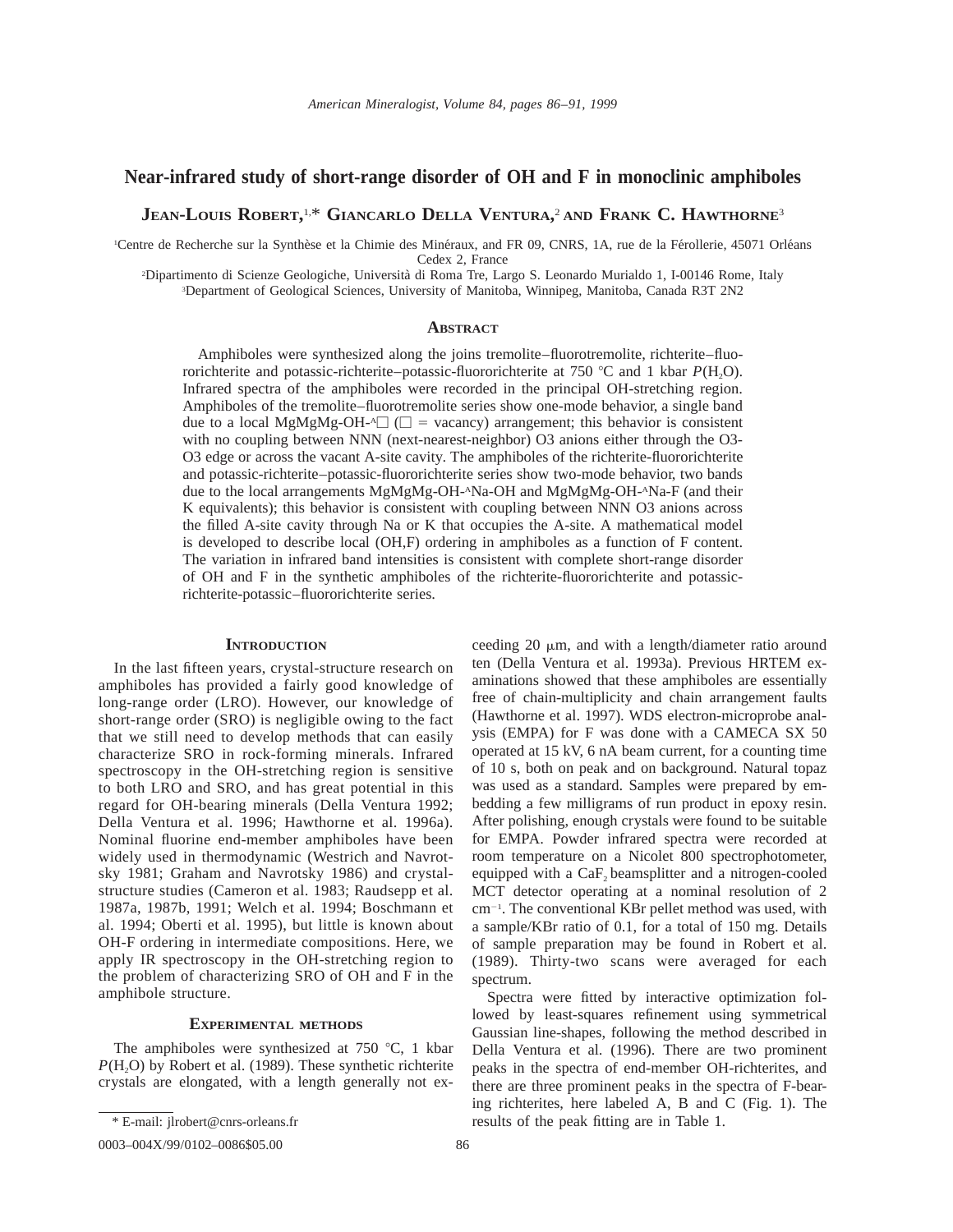

**FIGURE 1.** Peak fits to the IR spectra of synthetic end-member richterite (**a**) and fluororichterite (**b**) with nominal  $F = 1.2$ apfu. Absorbance in arbitrary scale. Pots = spectral data. Dashed lines  $=$  Gaussian components. Solid line  $=$  sum of Gaussians. Band nomenclature:  $A = OH$  group facing Na at A-site, in OH-Na-HO configuration;  $B = OH$  group facing Na at A-site, in OH-Na-F configuration; and  $C = OH$  group pointing toward a vacant A-site.

## **MICROPROBE ANALYSIS**

The F content (Fig. 2) could be measured by EMPA for the Na-(OH-F) series only. Among several point analyses done on each sample, only those giving total oxides  $\geq$ 93 wt% were considered reliable. EMP analyses show that the measured F content is systematically lower than the nominal one, especially for high F contents in the system. This discrepancy is typical of F-bearing silicates grown under hydrothermal conditions (Robert et al. 1989, 1993).

### **INFRARED SPECTROSCOPY**

#### **(OH,F)-tremolite**

Figure 3 shows the OH-stretching spectra of tremolite with differing (OH,F) content. For increasing amounts of

**TABLE 1.** Relative intensities of the principal OH-stretching bands

| $F_{nom}$ | A    | B    | C    |
|-----------|------|------|------|
| $0.0*$    | 0.94 | 0.00 | 0.06 |
| $0.2^*$   | 0.71 | 0.20 | 0.09 |
| $0.4*$    | 0.51 | 0.40 | 0.09 |
| $0.6*$    | 0.33 | 0.58 | 0.09 |
| $0.8*$    | 0.18 | 0.72 | 0.09 |
| $1.0*$    | 0.04 | 0.90 | 0.06 |
| 0.0†      | 0.94 | 0.00 | 0.06 |
| 0.2†      | 0.72 | 0.23 | 0.05 |
| 0.4†      | 0.55 | 0.41 | 0.04 |
| 0.6†      | 0.37 | 0.59 | 0.04 |
| 0.8†      | 0.18 | 0.75 | 0.06 |
| 1.0†      | 0.08 | 0.84 | 0.08 |

Notes: A, B, C nomenclature refers to Figure 1.

\* Synthetic amphiboles along the richterite–fluororichterite series as a function of the nominal F content, F(nom) in apfu.

† Along the potassic-richterite–fluoro-potassic-richterite series.

F in the amphibole, no new bands are observed in the OH-stretching region; the single band at  $3674 \text{ cm}^{-1} \text{ sim}$ ply decreases in intensity.

#### **(OH,F)-richterites**

The OH-stretching spectra of end-member richterite and potassic-richterite are well known (Robert et al. 1989; Della Ventura and Robert 1990; Della Ventura et al. 1991). There is a main band at 3735 or 3730 cm<sup>-1</sup> for K or Na at the A-site, respectively, plus a weaker band at  $3675$  cm<sup>-1</sup>. The high-wavenumber band is assigned to an O-H dipole directed toward the A-cation, and the lowwavenumber band is assigned to an O-H dipole directed toward a vacant A-site (Robert et al. 1989). The presence of this second component in all spectra of synthetic and natural richterites indicates that richterite invariably departs from its ideal end-member composition (Hawthorne 1996; Hawthorne et al. 1997) of  $\text{Na}_2\text{CaMg}_5\text{Si}_8\text{O}_{22}(\text{OH})_2$ .

For synthetic (OH,F)-richterites, the FTIR spectra in the OH-stretching region as a function of F content have been shown by Robert et al. (1989). When F replaces OH at the O3 site, a new band appears in the spectrum at 3714 or 3711 cm<sup>-1</sup>, respectively, for  $[A]K$  or  $[A]Na$  (Fig. 1). The position of this new band is constant for any (OH,F) composition, and its relative intensity is a linear function of the F content of the amphibole (Robert et al. 1989). This behavior indicates the existence of two distinct configurations in the structure, and these must be assigned to local arrangements involving OH and F, as this is the only variable in the system.

#### **INTERPRETATION OF THE SPECTRA**

The O3 site occurs on a mirror plane and is coordinated by two M1 and one M3 cations. When O3 is occupied by OH, the O-H bond is approximately orthogonal to (100). For the amphiboles examined here,  $M1 = M3 =$ Mg, and the nearest-neighbor environment is the same: MgMgMg-OH. Hence any spectral differences in these amphibole series must be due to differences in the nextnearest-neighbor environment. Two points need to be ad-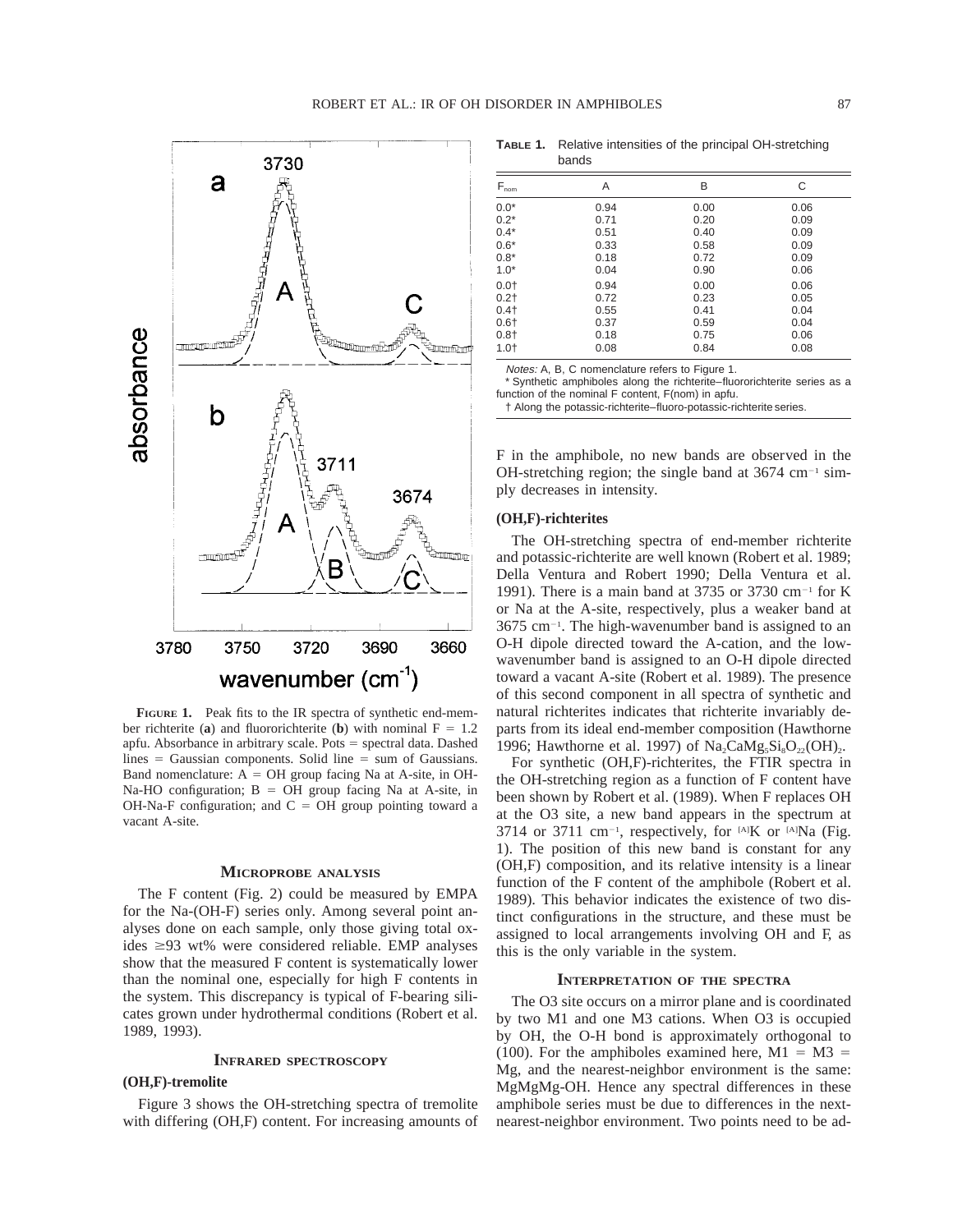

**FIGURE 2.** Relation between the nominal and EPM F contents for synthetic amphiboles for the (OH,F)-richterite series. The error bars are the uncertainties in the EMPA F content; the broken line is the 1:1 line and the bold line is the regression line to the data points.

dressed: (1) the different behavior of the OH-stretching bands of richterite and tremolite with respect to the OH/ F substitution; and (2) the variation of the relative band intensities in the spectra of (OH,F)-tremolite and (OH,F) richterite.

## **THE BEHAVIOR OF THE OH-STRETCHING BANDS IN TREMOLITE AND RICHTERITES**

Figures 1 and 3 reveal a different spectral response to the F  $\rightarrow$  OH substitution for richterites and tremolite. Nominal end-member tremolite has a single OH-stretching band at 3674 cm<sup>-1</sup>. With increasing  $F \rightarrow OH$  substitution, the only change in the spectrum is a monotonic decrease in the intensity of this band; this is known as one-mode behavior (Chang and Mitra 1968). Nominal end-member richterite (potassic-richterite) has two OHstretching bands at 3730 (3735) and 3674 (3674)  $cm^{-1}$ , labeled A and C in Figure 1. The A band is associated with an MgMgMg-OH- $\triangleq$  (Na,K) configuration (as in ideal end-member richterite and potassic-richterite) and the C band is associated with an MgMgMg-OH- $\triangleq$  configuration (as in ideal end-member tremolite). With F  $\rightarrow$ OH substitution, an additional band B appears at 3714  $(3711)$  cm<sup>-1</sup> and grows in intensity at the expense of band A with increasing  $F \rightarrow OH$  substitution. The response of bands A and B follows two-mode behavior (Chang and Mitra 1968) as an additional band appears with  $F \rightarrow OH$ substitution. Note that band C exhibits one-mode behavior consistent with the behavior of (OH,F)-tremolite (Fig. 3), providing confirmation of the assignment of band C to the tremolite-like configuration MgMgMg-OH- $^{\text{A}}\Box$ .



**FIGURE 3.** OH-stretching IR spectra of synthetic tremolites with differing nominal OH F contents (in apfu).

## **THE STEREOCHEMISTRY OF LOCAL COUPLING WITHIN THE AMPHIBOLE STRUCTURE**

The one-mode behavior of (OH,F)-tremolite indicates that local configurations involving an OH group are not significantly affected by adjacent configurations involving F. Hence we may conclude that there is no coupling between NNN O3 anions either through the O3-O3 edge in the octahedral strip or across the vacant A-site cavity. The two-mode behavior of (OH,F)-richterite and (OH,F)-potassic-richterite indicates that the local configurations involving an OH group in richterites are significantly affected by adjacent configurations involving F. Because the only difference between the tremolite and richterite series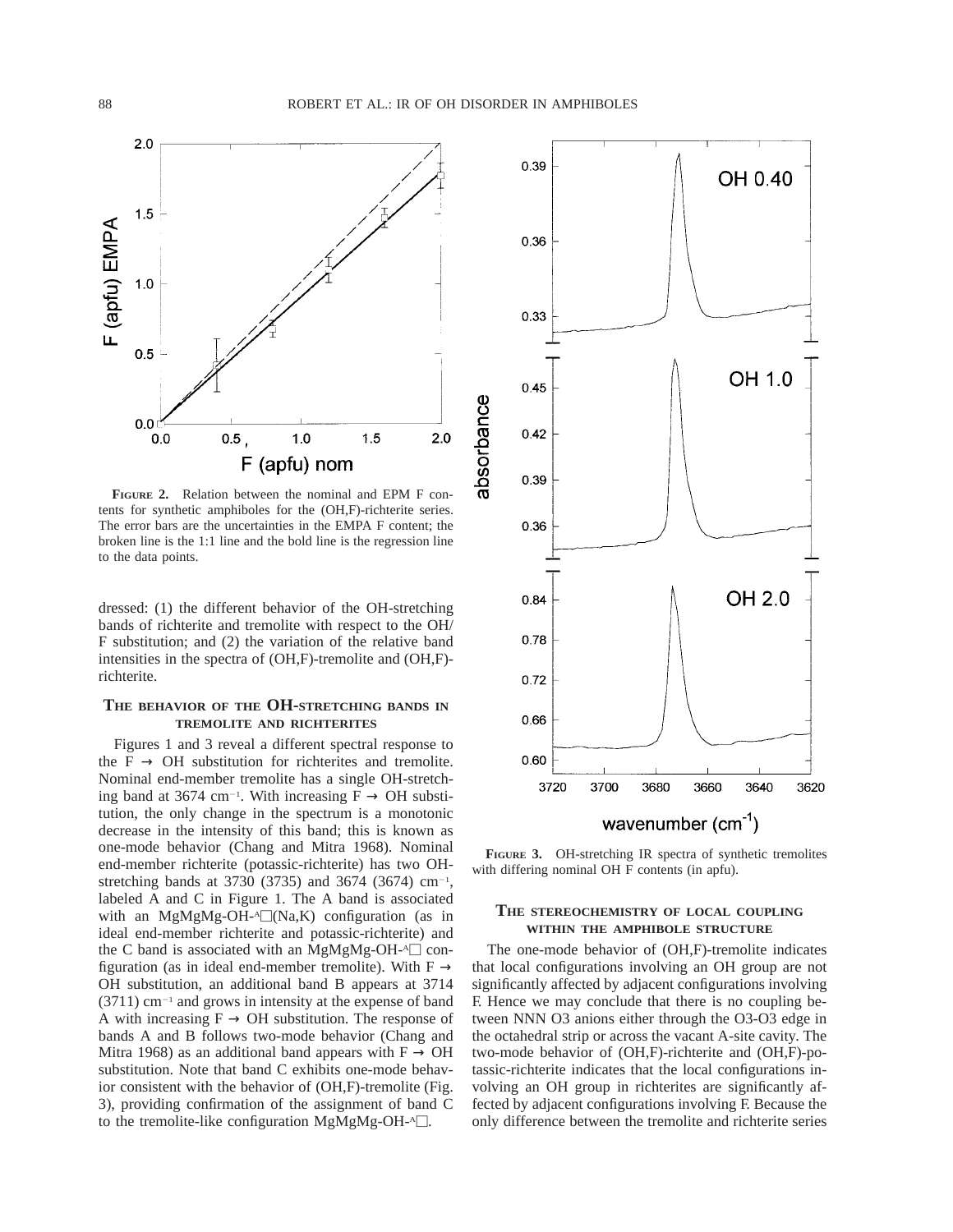

**FIGURE 4.** Local environments involving OH and F in the vicinity of the O3  $[= OH]$  site in (**a**) (OH,F)-richterite; (**b**) (OH,F)-tremolite. Black circles  $=$  F; open circles  $=$  O; starred  $circles = H$ ; black square  $= A$ -cation; open square  $= vacant A$ site. 1–6 are reference numbers, see text.

is that the A cation site is empty for tremolite (Fig. 4), we conclude that the two-mode behavior in (OH,F)-richterite must be due to coupling of configurations across the A-site cavity ''through'' Na or K that occupies the A site.

Let us consider the stereochemistry around the A cavity. First, comparison of the principal OH-stretching wavenumber in tremolite  $(3674 \text{ cm}^{-1})$  and richterite  $(3730 \text{ m})$  $cm<sup>-1</sup>$ ) indicates that there is a strong repulsive interaction between H and <sup>A</sup>Na in richterite. Second, comparison with the electron-density distribution in the A cavity for  $O3 = OH$  and  $O3 = F$  amphiboles (Fig. 5) indicates that Na occupies a more central position in the cavity when  $O3 = OH$  than when  $O3 = F$ . In turn, this indicates that an OH group will interact less strongly with ANa when the opposing O3 site is occupied by F (Fig. 5a) than when it is occupied by OH (Fig. 5b). Thus, owing to a A–F attraction, the A-cation is displaced along the mirror plane, and this reduces the repulsive A–H interaction between the A-cation and the closest OH group. The OH-ANa-F configuration should hence absorb at a lower wavenumber than the OH-ANa-OH configuration, as is observed for band B (Fig. 1). This conclusion, that local coupling exist across an occupied A-site but not across an unoccupied A-site or along an O3-O3 edge, is extremely important in understanding the OH-stretching spectra of chemically more complex amphiboles (e.g., Della Ventura et al. 1998).

## **LOCAL CONFIGURATIONS IN (OH,F)-RICHTERITES**

The variation in relative band-intensities in the spectra of intermediate (OH,F)-richterite must be modeled considering all possible local arrangements around the OH group. All richterite samples have small but appreciable amounts of vacant A-sites in the structure, so that there are six configurations to consider (Fig. 4). Let  $X =$  proportion of richterite component;  $(1 - X)$  = proportion of tremolite component;  $x =$  atomic fraction of F:  $x = X_F =$ 



**FIGURE 5.** Electron-density distribution in the A cavity 9ojected onto (-201) in (**a**) fluoro-arfvedsonite, and (**b**) arfvedsonite; from Hawthorne et al. (1996b).

 $F/(F + OH)$ ;  $n_i$  = probability of occurrence of local arrangement, with  $i = 1$  to 6 (Fig. 4), such that  $\Sigma n_i = 1$ . Assuming no (OH,F) short-range order, the probabilities then can be written as:  $n_1 = X(1 - x)^2$ ;  $n_2 = 2X(1 - x)x$ ;  $n_3 = Xx^2$ ;  $n_4 = (1 - X)(1 - x)^2$ ;  $n_5 = 2(1 - X)(1 - x)x$ ; and  $n_6 = (1 - X)x^2$ .

Thus, the individual band intensities (*I*) should vary as:

$$
I_A \propto 2n_1 = 2X(1 - x)^2 \approx X(1 - x) \tag{1}
$$

$$
I_{\rm B} \propto n_2 = 2X(1 - x)x \approx xX \tag{2}
$$

$$
I_{\rm c} \propto 2n_4 + n_5 = 2(1 - X)(1 - x)^2
$$

$$
+ 2(1 - X)(1 - x)x \approx 1 - X, \quad (3)
$$

where the approximation on the right hand side assumes that the extinction coefficient of bands ABC are equal, i.e., that the total band intensity  $(I_A + I_B + I_C)$  is 2(1 – *x*). For this approximation, relative intensities must be compared.

## **SHORT-RANGE DISORDER IN (OH,F)-RICHTERITES**

There are six possible local configurations involving OH, F,  $^{\circ}$ (Na,K), and  $^{\circ}$  in (OH,F)-richterites (Fig. 4), and derivation of information on their frequency of occurrence is complicated by configurations 3 and 6 being invisible to infrared spectroscopy in the principal OHstretching region; and configurations 4 and 5 giving rise to degenerate principal OH-stretching bands. Thus, there are six unknown parameters and three observations (the intensities of the bands in the spectrum). In addition, the sum of the relative proportions of configurations 1–6 is constrained to equal unity. However, the equations are not soluble and hence we cannot deductively derive quantitative information on local ordering. Furthermore, there is the additional problem that the potassic-richterite bands (A and B) and the tremolite band (C) have different molar absorptivities (Hawthorne et al. 1997) and hence the intensities of these two sets of bands do not relate to the frequency of occurrence of the bands in the same way;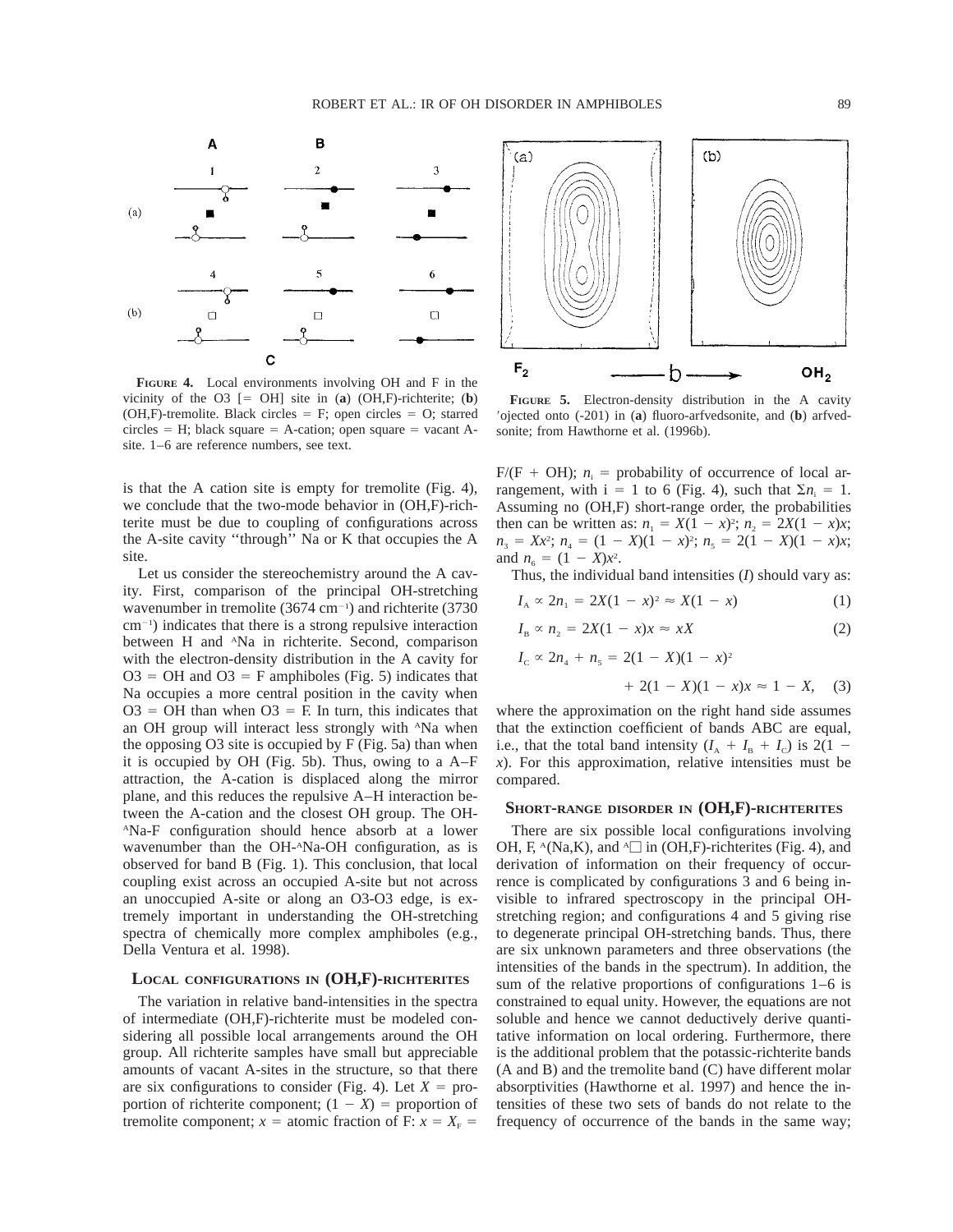

**FIGURE 6.** Comparison between (**a**) nominal- and IR-derived F content in Na-richterites (open symbols) and K-richterites (black dots). (**b**) The F content of Na-richterites measured by EMPA and derived by IR. The broken lines are the 1:1 lines.

the relative intensity of the C band will overestimate the frequency of occurrence of the corresponding local arrangements (4 and 5 in Fig. 4) by a factor  $\sim$ 2.2.

Despite these difficulties, we can test a model involving complete local disorder using the intensities of bands A and B, as the constituent configurations couple through the occupied A-site, and hence have the same molar absorptivity. Although we do not know the exact value of *X,* the variable is not involved in the *relative* intensity of the A and B bands. From Equations 1 to 3,

$$
I_A/(I_A + I_B) = X(1-x)/[X(1-x) + Xx] = 1-x \quad (4)
$$

$$
I_{\rm B}/(I_{\rm A} + I_{\rm B}) = Xx/[X(1 - x) + Xx] = x \tag{5}
$$

The calculated and observed intensity ratios are shown in Figure 6a. The agreement is in accord with complete short-range disorder of OH and F in the richterite and potassic-richterite components of the synthetic richteritefluororichterite and potassic-richterite-fluoro-potassicrichterite series. Figure 6b shows the relation between the F content measured by EMP and the values derived by infrared spectroscopy for the Na series. The excellent agreement between the two sets of data suggests that IR is a reliable tool for measuring OH/F contents, at least in chemically simple systems.

## **ACKNOWLEDGMENTS**

F.C.H. was supported by an Operating Grant from the Natural Sciences and Engineering Research Council of Canada. Thanks are due to O. Rouer (CRSCM-CNRS, Orléans) for helpful assistance in electron-microprobe analysis and to Mike Carroll for allowing us to use the IR spectrophotometer at the Department of Geology, University of Bristol. The constructive reviews by A. Beran and H. Skogby were greatly appreciated.

#### **REFERENCES CITED**

- Boschmann, K.F., Burns, P.C., Hawthorne, F.C., Raudsepp M., and Turnock, A.C. (1994) A-site disorder in synthetic fluor-edenite, a crystal structure study. Canadian Mineralogist, 32, 21–30.
- Cameron, M., Sueno, S., Papike, J.J., and Prewitt, C.T. (1983) High temperature crystal chemistry of K and Na fluor-richterites. American Mineralogist, 68, 924–943.
- Chang, I.F. and Mitra, S.S. (1968) Application of a modified randomelement-isodisplacement model to long-wavelength optic phonons of mixed crystals. Physical Review, 172, 924–933.
- Della Ventura, G. (1992) Recent developments in the synthesis and characterization of amphiboles. Synthesis and crystal-chemistry of richterites. Trends in Mineralogy, 1, 153–192.
- Della Ventura, G. and Robert, J.-L. (1990) Synthesis, XRD and FT-IR studies of strontium richterites. European Journal of Mineralogy, 2, 171–175.
- Della Ventura, G., Robert, J.-L., and Bény, J.-M. (1991) Tetrahedrally coordinated Ti<sup>4+</sup> in synthetic Ti-rich potassic richterite: Evidence from XRD, FTIR and Raman studies. American Mineralogist, 76, 1134– 1140.
- Della Ventura, G., Robert, J-L., Raudsepp, M., and Hawthorne F. (1993a) Site occupancies in monoclinic amphiboles: Rietveld structure refinement of synthetic nickel magnesium cobalt potassium richterite. American Mineralogist, 78, 633–640.
- (1993b) The OH-F substitution in Ti-rich potassium-richterites: Rietveld structure refinement and FTIR and microRaman spectroscopic studies of synthetic amphiboles in the system  $K_2O-Na_2O-CaO-MgO-$ SiO<sub>2</sub>-TiO<sub>2</sub>-H<sub>2</sub>O-HF. American Mineralogist, 78, 980-987.
- Della Ventura, G., Robert, J.-L., and Hawthorne, F.C. (1996) Infrared spectroscopy of synthetic (Ni,Mg,Co)-potassium-richterite. Geochimica et Cosmochimica Acta, Special Volume 5, 55–63.
- Della Ventura, G., Hawthorne, F.C., Robert, J.-L., Delbove, F., Welch, M.D., and Raudsepp, M. (1998) Short-range order of cations in synthetic amphiboles along the richterite-pargasite join. European Journal of Mineralogy, in press.
- Graham, C.M. and Navrotsky, A. (1986) Thermochemistry of the tremolite-edenite amphiboles with applications to amphibole-plagioclasequartz equilibria. Contributions to Mineralogy and Petrology, 93, 18– 32.